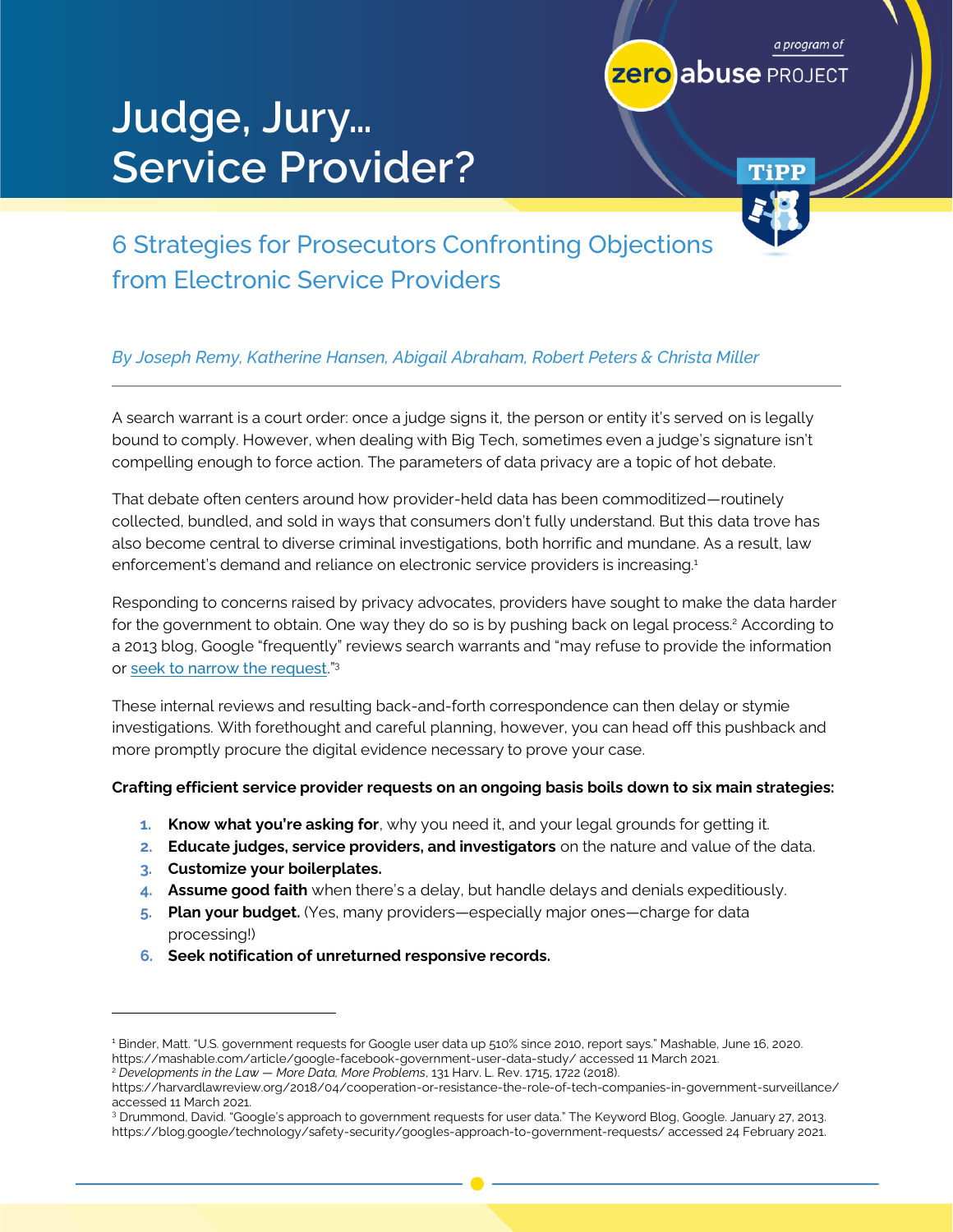# **1. Know what you're asking for**

All data is not equal and different types of legal process reflect this. How invasive a search could be into private data determines which legal process is required—and the law keeps refining what "invasive" means.

For example, user-generated content (e.g., emails, photographs, text messages) is generally understood to be discrete, private information; therefore, accessing it requires a search warrant. Compare that to real-time location information, which can seem less detailed and intrusive. However, a *history* of location information can generate enough pattern-of-life data to have similar privacy implications to traditional content. <sup>4</sup> Determining that a user visits the same residence most nights of the week indicates a relationship with the occupant in a way that could also be established through text exchanges. Accordingly, significant location data, such as cell site location Information, also requires a search warrant.

Generally, the type of legal process will reflect these variances:<sup>5</sup>

- **Non-content subscriber information**, such as IP address logs, requires only a subpoena.
- **Metadata**—date and time stamps, and other descriptive data—can be obtained with a 2703(d) court order. Typically, metadata is needed to establish timelines, corroborate or refute other evidence, and lend overall context to the content you're seeking.
- **Content**, such as emails, pictures, and messaging, requires a search warrant.
- **Real-time location information** and cell site location information (CSLI) require a search warrant.

### Is it relevant?

The significance of data to an investigation isn't always immediately obvious. That's why an investigation exists—to determine whether the data is relevant. To discover that fact, however, first requires access.

• **"Reverse" content**—geofence and keyword searches, which rely on the records of a large number of users to identify suspects based on location or search histories—demands a multi-step search warrant process.

After determining the *type* of data you'd like to request, the next challenge is deciding *how much*. What's the right balance between "enough" data—proportional to the crime being prosecuted as well as the type of evidence requested—and "too much"?

<sup>4</sup> Moreover, these definitions can change. Cell site location information (CSLI), for instance, didn't require a search warrant until 2018, when the Supreme Court ruled that intrusive searches could be broad as well as deep (thinking that goes back to 2012). See *Carpenter v. United States*, 138 S.Ct. 2206 (2018); *United States v. Jones*, 565 U.S. 400, 132 S.Ct. 945 (2012)

<sup>5</sup> Legal process in these situations is defined by the Electronic Communications Privacy Act (ECPA) and in particular, its Title II—the Stored Communications Act (SCA). However, some state laws are more restrictive than the federal law, and the SCA's legal process categories are directly in conflict with extensive case law. Notably, California's version, CalECPA—which covers the major electronic service providers based in that state—requires a search warrant to obtain IP address and payment details as well as call detail records. Prudence—and the potential trajectory of case law—dictates that prosecutors and law enforcement follow the maxim "when in doubt, get a search warrant."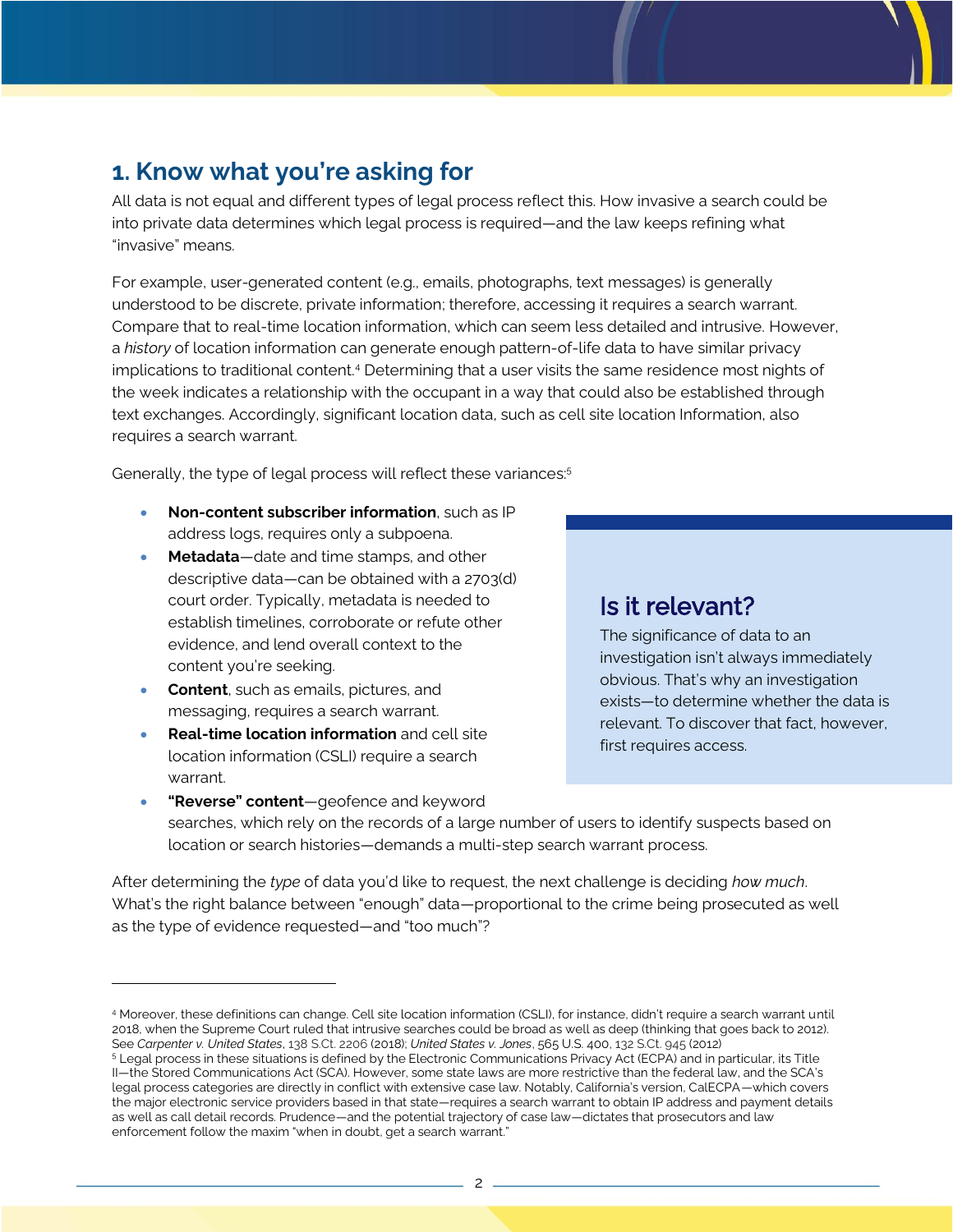For instance, pattern-of-life and attribution data can be relevant and legally significant even when not directly related to the offense. Those contextual details can help authenticate other data and establish an association to a suspect, victim, or witness—or even serve as exculpatory material.

The private companies storing the data cannot and should not be involved in the investigative process. They don't have the level of access to case facts that could help them determine which data is relevant, nor is it their legal role. That responsibility lies with government investigators and attorneys, overseen by judges, who set data-collection parameters, review the results for relevance, and then disregard data deemed irrelevant.

Consider that pattern-of-life and attribution data are relevant and legally significant.

### **2. Educate judges**

Judges aren't usually technology experts, and service providers aren't judges. Yet they share one thing in common: their tendency to push back on "overbroad" search warrants.

A judge who understands how the technology works will be in a better position to decide whether to grant authorization to support an investigation. Because you have to be able to explain why the data you seek comports with the requirements to issue the legal process, you have the opportunity to educate the judge on how it all works.

Take, for example, "reverse" search warrants. Media attention and, to an extent, provider marketing focus on the privacy implications of collecting precision geolocation or keyword search information. These collections could include information from hundreds of unrelated bystanders in protected spaces or activities, e.g., private residences, houses of worship, and protests.

A judge who understands the technology will better decide whether to support an investigation.

In reality, reverse warrants are typically a two- or three-step process that is designed to narrow a set of anonymized data *before* a fresh search warrant asks for any personal identifying or private information. The process takes time, but it's a good-faith effort to minimize the scope of intrusion or the number of people whose privacy is impacted. Helping a judge understand the protections built into the process enables them to rule effectively on whether the intrusion is warranted and comports with legal requirements.

A further example would be a request for a large volume of data related to a particular individual. Capturing all data related to a suspect from the day of the crime could reveal additional victims or accomplices across service providers. On the other hand, asking for more data—even with probable cause to obtain it—also means added time for both procuring and examining the results.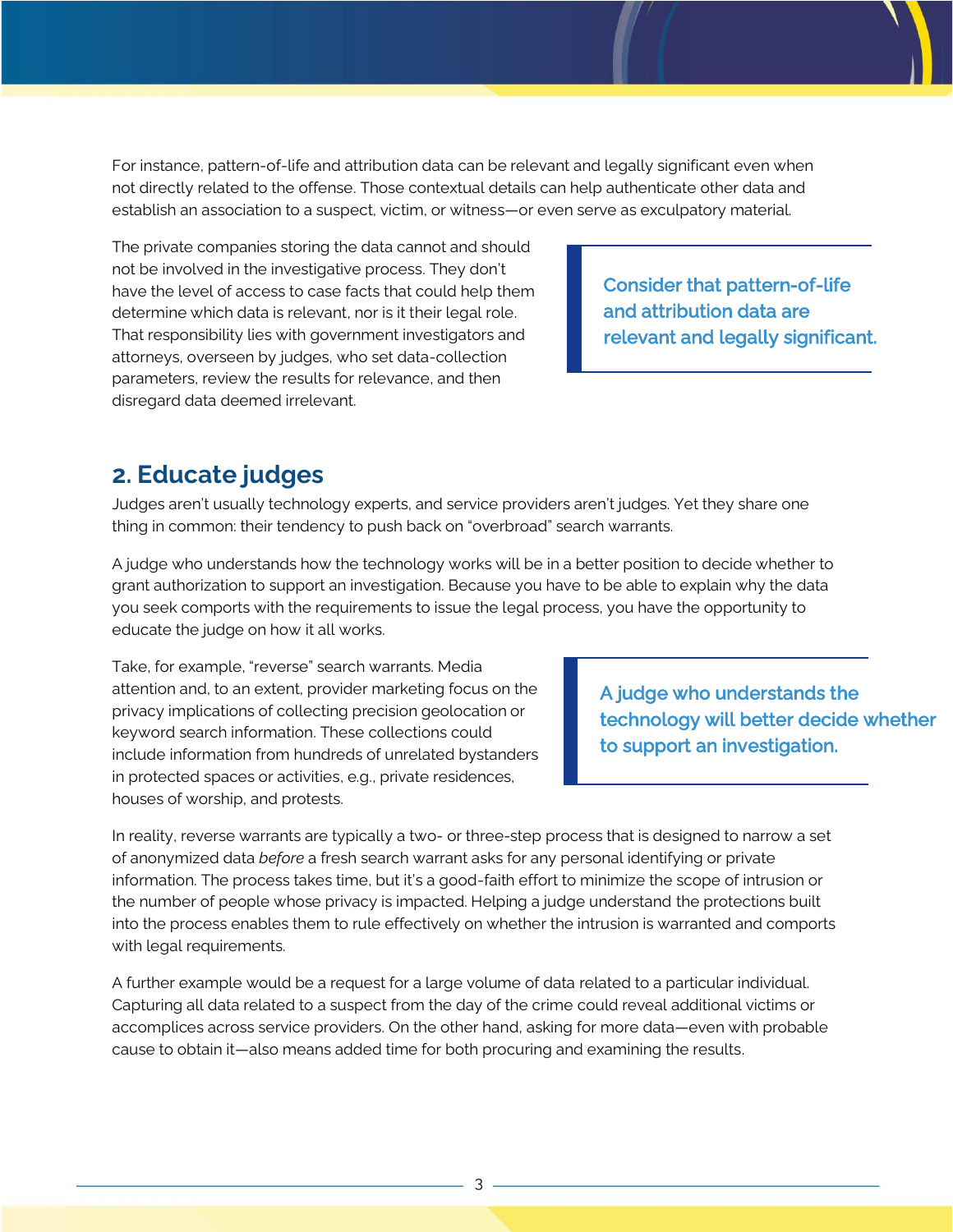For this reason, it's helpful to explain in the warrant affidavit why the complete range of data is necessary—to corroborate what was on the device, fill in blanks in the event that device data was deleted or is missing, or distinguish "normal" from unusual patterns of life. Expounding on your

Missing from much of the discussion about overbreadth is the need to capture exonerating information.

reasoning provides the necessary nexus between the evidence sought and the probable cause required to obtain it.

Providing an explanation is particularly important in cases where specific dates or ranges are not

possible, such as typical child exploitation cases. Abused children are unlikely to recall the precise dates and times for each (or any) of the dozens of sustained sexual assaults they have endured, and expecting them to do so is both unreasonable and unrealistic. Even demanding that an adult recall the precise timing and circumstances of their last 50 sexual encounters would be futile. Framing the absurdity of such a requirement for the judiciary may be necessary to explore the full scope of potential evidence—incriminating or exculpatory.

### Exculpatory material

Missing from much of the discussion about overbreadth is the need to capture exonerating information. Although some judges prefer to see dates limiting a search warrant to data from only the day of the crime—or ranges to include only a few days before and after the offense it's better to avoid overbreadth by tailoring the parameters of the request to a specific need for information. It should be noted that overly limiting timeframes risks the loss of both exculpatory and Inculpatory Information.

### **3. Customize your boilerplates**

Using boilerplate language in search warrant templates saves work in terms of "reinventing the wheel" and can be an efficient use of time. However, this shortcut can backfire in a rapidly evolving industry.

That's not just owing to scrivener's errors—like an incorrect IP address, date and time range, or other data mistake that could result in actual overreach of an innocent person or protected data. Overreliance on boilerplate language can also result in using inaccurate or incomplete language that isn't applicable to the data available—causing you to miss critical information.

To that end:

• Most providers, especially large ones, have law enforcement liaisons. Build relationships with these people, who can help you select appropriate terminology and facilitate your requests.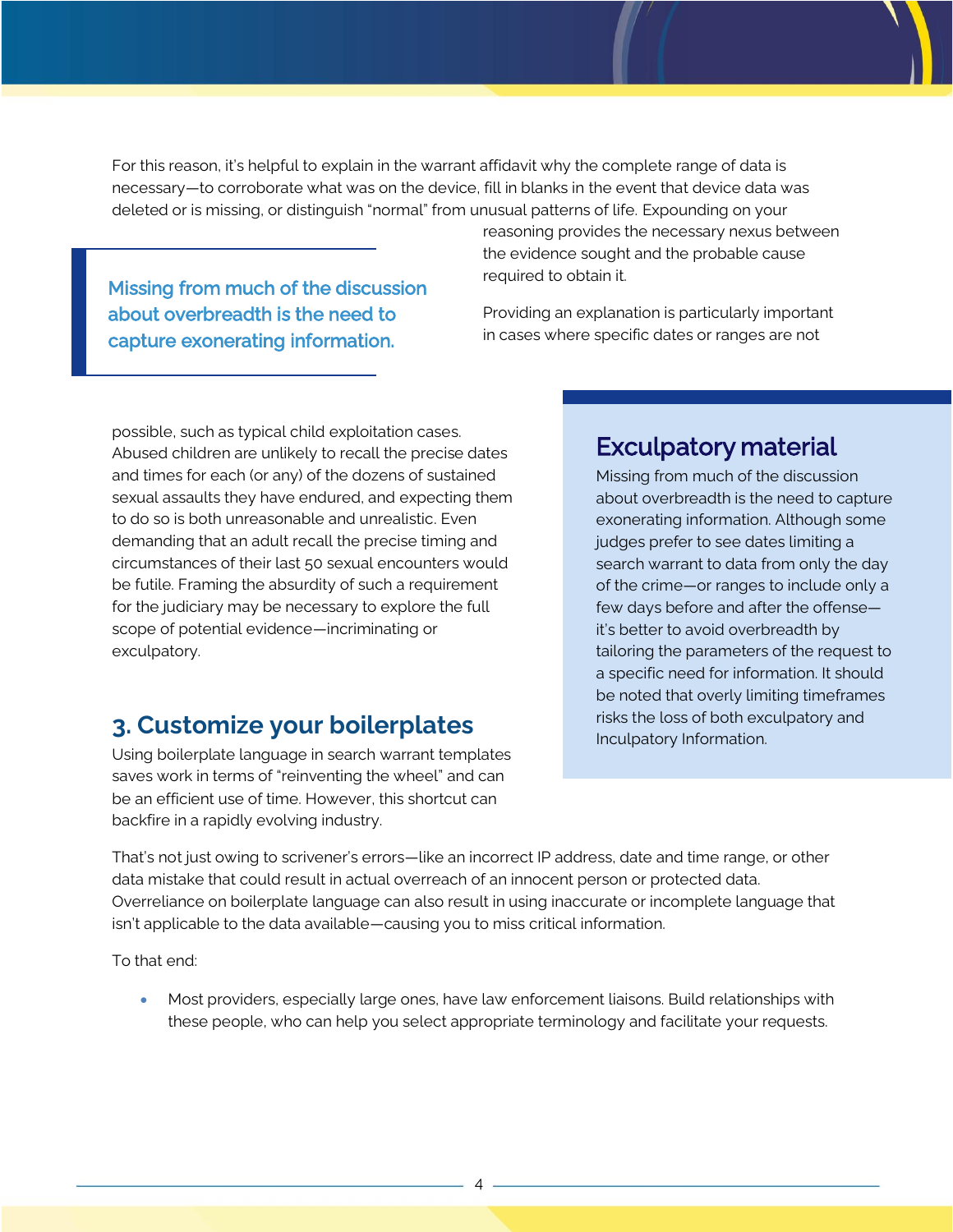As a U.S. Justice Department publication points out: "Communication is necessary because every network provider works differently."<sup>6</sup>

• Similarly, communicating with providers can also help you educate law enforcement officers on the verbiage necessary to obtain the evidence being sought. A provider might exclude

some requested information simply because the language used in the warrant is inconsistent with provider-specific language. For example, depending on the scrutiny of the provider, simply requesting relevant "photographs and associated data" may not yield exchangeable image file format (EXIF) data containing, among other things, the latitude and longitude of where the photograph was taken.

"Communication is necessary because every network provider works differently." - USDOJ

- Use provider-specific templates. Different providers have different requirements.
- Review both provider templates and internal templates (such as for a search warrant) on a regular basis to ensure the data you seek is consistent with the data currently available.
- Remember to include language for nondisclosure orders in cases involving ongoing investigations or other delay-notice circumstances.<sup>7</sup>
- As a matter of due diligence—regardless of whether it is required by office policy—review case-specific warrants, too, when they come back from investigators but before they're presented to a judge. Watch for changes to template language, and be sure that boilerplate explanations are tied to the facts that support probable cause for the offense.

### **4. Assume good faith but handle delays promptly**

#### Assume good faith when dealing with delays…

While delays are undoubtedly frustrating to law enforcement seeking to advance an investigation, a delay isn't the same as pushback, and may even be inadvertent rather than intentional.

For example, a smaller provider may be under-resourced, lacking the personnel or legal knowledge

to manage government requests. Submissions can also be improperly handled or processed, and the warrant will need to be resubmitted.

Regardless of the reason for the delay, a service provider may respond well to a courteous reminder email or phone call from the detective investigating the case:

A service provider may respond well to a courteous reminder email or phone call from the detective investigating the case.

<sup>6</sup> Jarrett, H. Marshall, Michael W. Bailie, Ed Hagen, Nathan Judish. "Searching and Seizing Computers and Obtaining Electronic Evidence in Criminal Investigations." U.S. Department of Justice Office of Legal Education, Executive Office for United States Attorneys[. https://www.justice.gov/sites/default/files/criminal-ccips/legacy/2015/01/14/ssmanual2009.pdf](https://www.justice.gov/sites/default/files/criminal-ccips/legacy/2015/01/14/ssmanual2009.pdf) accessed 15 February 2021

<sup>7</sup> 18 U.S.C. § 2705[. https://www.law.cornell.edu/uscode/text/18/2705](https://www.law.cornell.edu/uscode/text/18/2705) accessed 14 March 2021.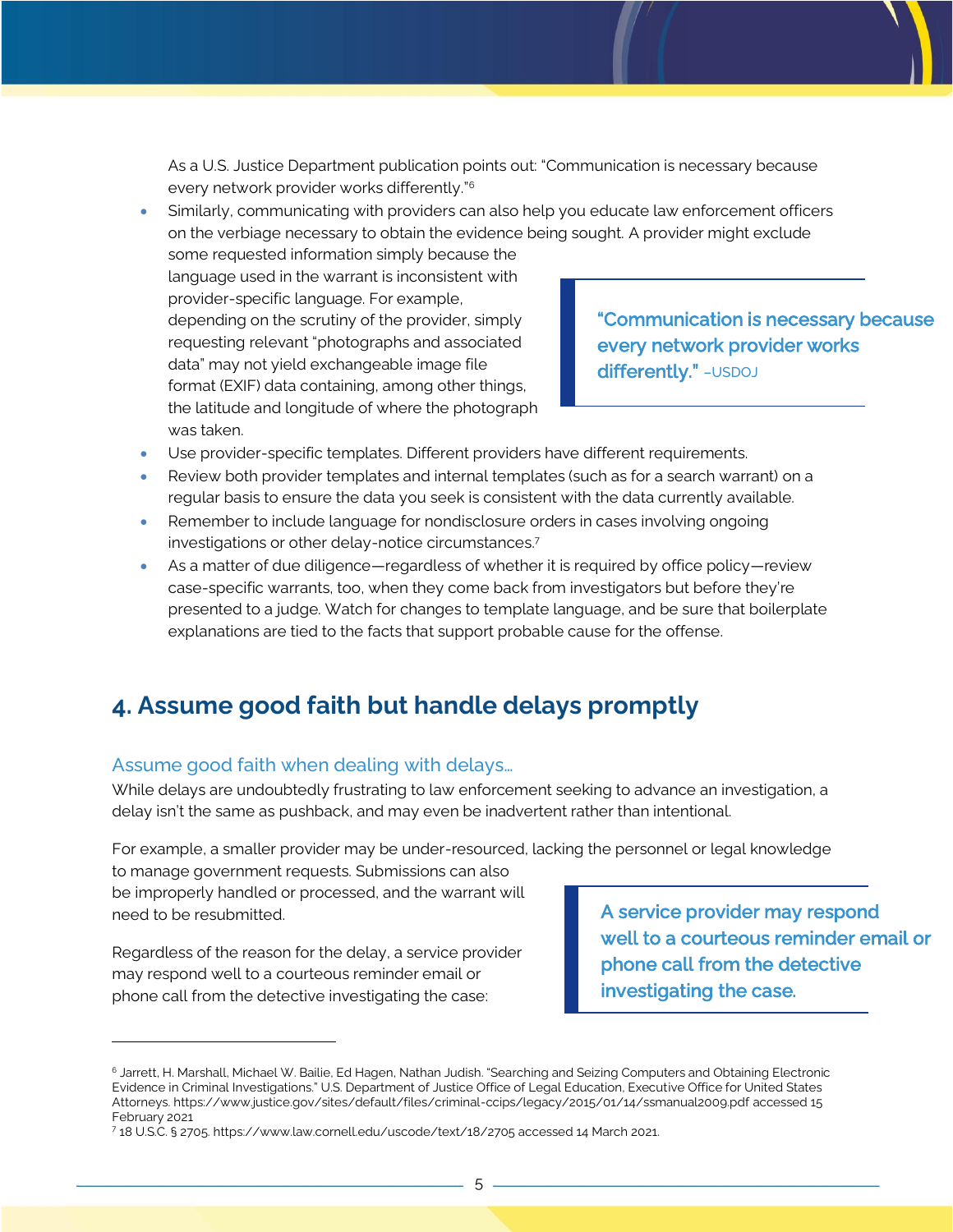- The provider's law enforcement liaison is likely dealing with many other cases, and you don't know how they log (or search) their requests. Your reminder should include as much information about the case as you can provide: the date the request was submitted, what kind of request it was (e.g., warrant or subpoena), and any case number generated by their law enforcement portal.
- Coordinate who will be responsible for follow-ups—the investigator or prosecutor. (Note: if the case has been filed with your prosecutor's office, this is your responsibility.)
- Document the correspondence in the case file: the date and time you made contact and/or whom you contacted or spoke with. If you leave a voicemail, make a note about its content. These details could be important later on.

#### …But handle delays and denials expeditiously

Depending on the jurisdiction and its applicable statutes and rules, providers that object to a court order, subpoena, or search warrant based on its validity or authority may have the right to request judicial review from the judge who signed the order. In particular:

- The California Electronic Communications Privacy Act (CalECPA), passed in 2015, allows providers as well as targets to petition the issuing court "to void or modify the warrant, order, or process" if it violates either the state or U.S. constitutions.<sup>8</sup>
- The 2018 U.S. Clarifying Lawful Overseas Use of Data (CLOUD) Act amended the federal ECPA, providing 14 days to move to modify or quash, and only in specific circumstances such as seeking information from nondomestic accounts.<sup>9</sup>

Overly long delays or outright refusals demand more than polite reminders. By contravening a court order, a provider's delay or refusal technically may usurp judicial authority and therefore be in contempt of court. However, steps can be taken in between a reminder and an order of contempt.

What's a "lengthy delay"? Many state statutes grant limited periods of time—typically 10 to 14 days—for providers to produce records. Based on the circumstances, your search warrant may include a request for a shorter time period. Otherwise, when submitting the appropriate legal process for data, the investigator should obtain an expected return date from the service provider.

Although a provider's delay or refusal may be in contempt of court, steps can be taken in between a reminder and an order of contempt.

Know your state's "shot clock" as well as the clock in the state where the provider is located. If a first reminder call is ignored or not received well, the follow-up can include a gentle reminder of the shot clock, the expected return date the provider offered, or the time period in the warrant itself.

<sup>8</sup> SB-178 Privacy: electronic communications: search warrant.

[https://leginfo.legislature.ca.gov/faces/billNavClient.xhtml?bill\\_id=201520160SB178](https://leginfo.legislature.ca.gov/faces/billNavClient.xhtml?bill_id=201520160SB178) accessed 12 March 2021.

<sup>9</sup> 18 U.S.C. § 2703(h)(2)[. https://www.law.cornell.edu/uscode/text/18/2703](https://www.law.cornell.edu/uscode/text/18/2703) accessed 27 February 2021.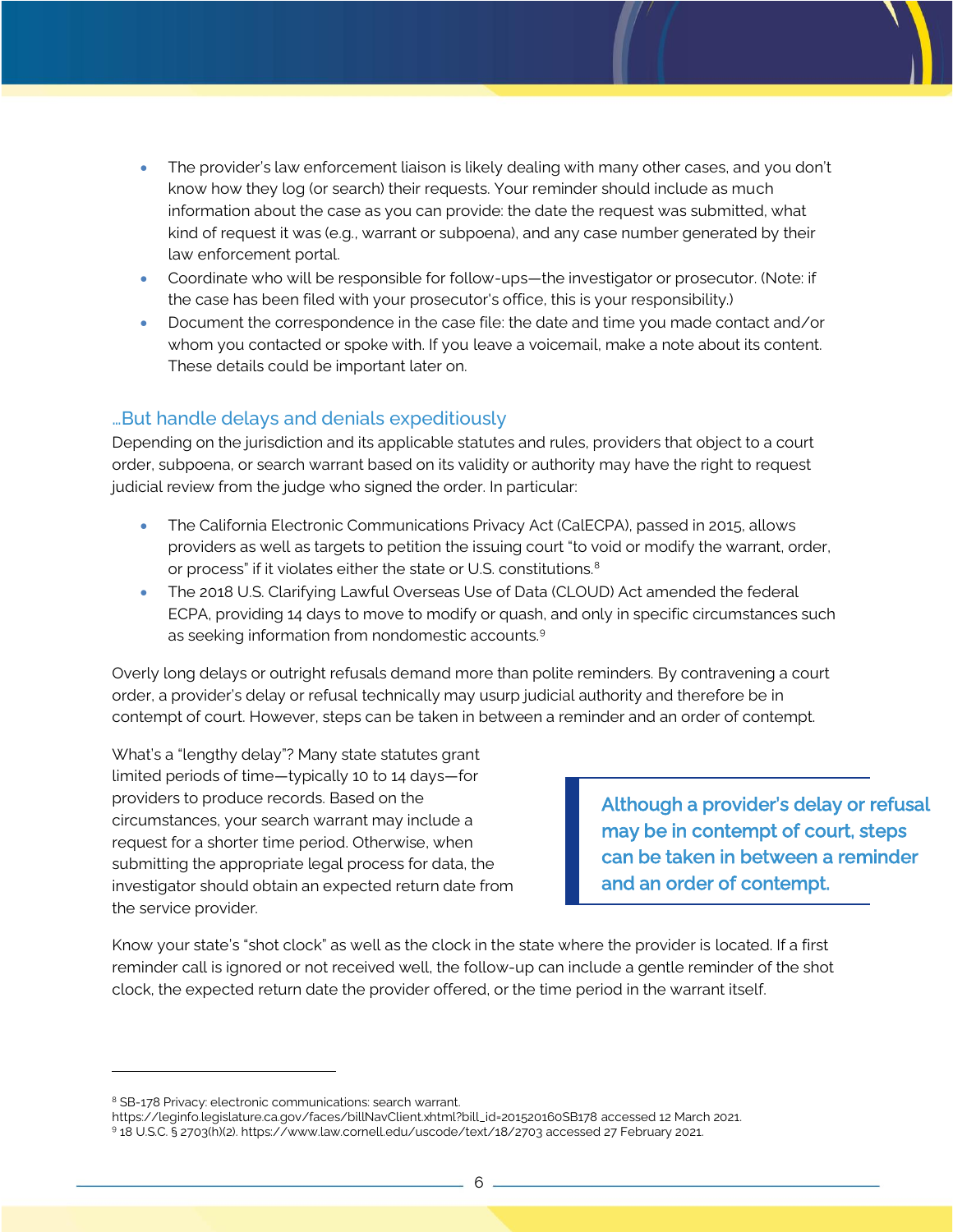If a warrant is refused:

- Investigate the objection,
- Educate service providers and investigators, and
- File a Motion to Compel or Order to Show Cause.

#### *Investigate the objection*

In cases where the provider hasn't reached out to the investigator, or the investigator has resubmitted a search warrant only to encounter more resistance, it's worth finding out the basis for the refusal to comply.

A denial or objection may be based not on statutory requirements but instead on the provider's perception—or even their own behind-the-scenes investigation. In that case, it may be possible to file legal process on the provider for information about their investigation.

#### *Educate service providers and investigators, too*

Like judges, sometimes a provider may push back because they don't understand what overbreadth means in the warrant's context, including the evidentiary necessity of authentication and attribution of the requested data.

Other times, a provider's pushback may be based on concern about whether the warrant is technically compliant with statutory requirements or whether it creates an undue burden for them to obtain the data.

Either way, providers generally make a point to contact the detective who submitted the warrant, explaining any perceived technical insufficiency. They reach out particularly when they will not be providing records covered by the warrant or if the warrant does not include a nondisclosure order.

This outreach creates an opportunity for you to educate them. You or the investigator can explain why the warrant is valid and why they are legally required to comply. Sometimes, especially when dealing with lawyers representing smaller ISPs or other service providers, it's simply a matter of explaining the Stored Communications Act (SCA).<sup>10</sup> Other times, it may actually be necessary to submit a warrant that is in accordance with the statute in question.

#### *File a Motion to Compel*

When informal negotiations fail and the provider remains unmoved, the next step is to secure the production of the requested records via state or federal judiciary. Judicial authority to compel compliance—and sanction a provider for failing to comply—is an elemental power derived from constitutional, statutory, and court rules. Pursuing this route typically means filing a Motion to Compel or a similar legal instrument.

<sup>10</sup> 18 U.S.C. Chapter 121 §§ 2701-2712[. https://www.law.cornell.edu/uscode/text/18/part-I/chapter-121](https://www.law.cornell.edu/uscode/text/18/part-I/chapter-121) accessed 13 March 2021.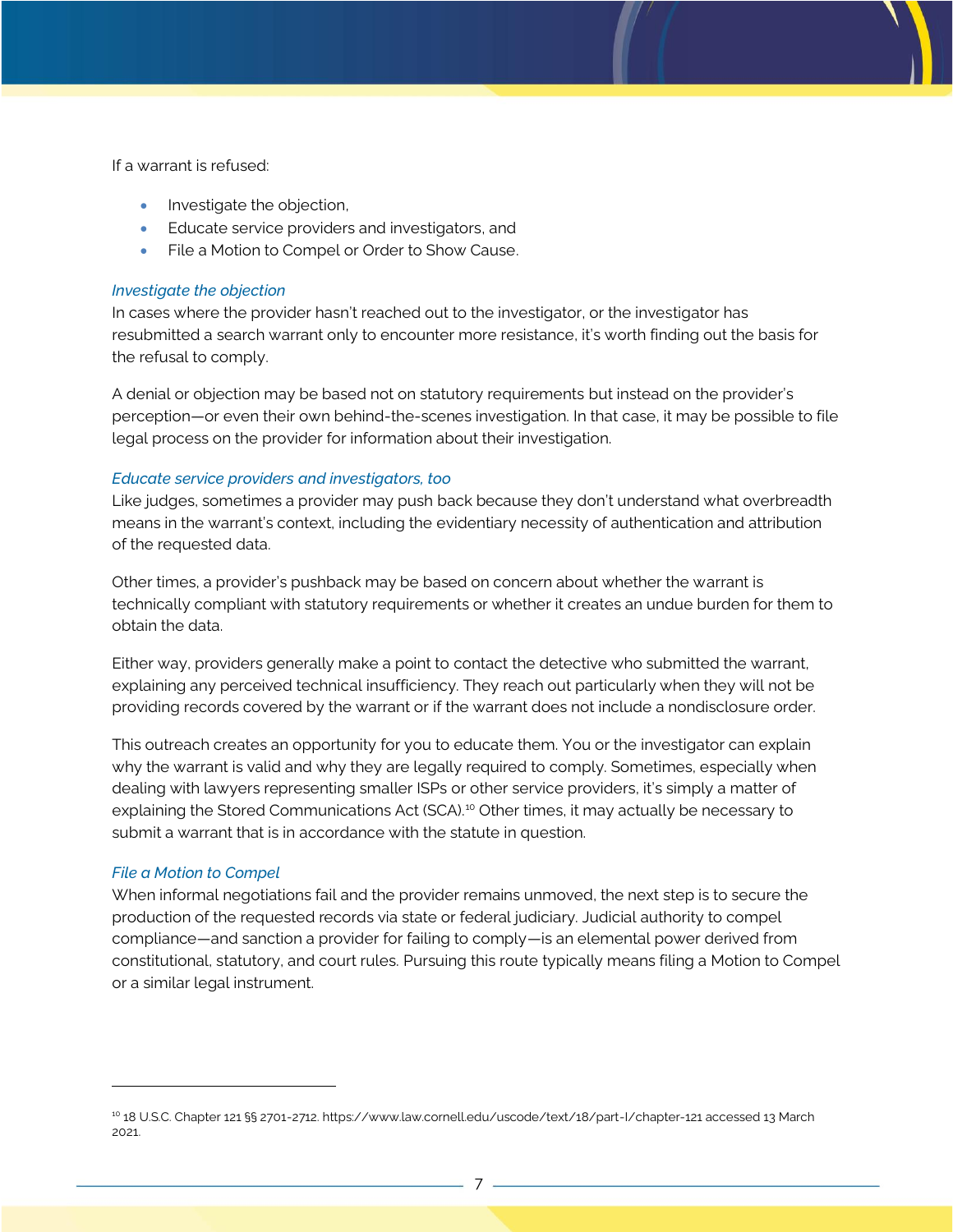18 U.S.C. 2703(d) does provide for service providers to seek to "quash or modify [a court] order, if the information or records requested are unusually voluminous in nature or compliance with such order otherwise would cause an undue burden on such provider."

Whether this exception extends to search warrants is a matter of some debate. CalECPA says it does. However, in 2017 two years after CalECPA's enactment, a New York state appeals court declined to

consider that question. Although it stated (in stark contrast to the dissenting opinion in the case) "the SCA plainly distinguishes between subpoenas and warrants, and there is no indication that Congress intended for SCA warrants to be treated as subpoenas," it rejected the provider's motion to quash.<sup>11</sup>

Judicial authority to compel compliance is an elemental power derived from constitutional, statutory, and court rules.

It likewise rejected the provider's Motion to Compel to review the affidavit supporting probable cause for the

warrant. The court reasoned neither motion was valid because both orders were not "civil in nature" and therefore unappealable. In ruling on that technicality, the court also declined to consider whether providers had the "standing to assert Fourth Amendment claims on behalf of its users." <sup>12</sup>

#### *Seek an Order of Contempt*

A rather drastic remedy, an Order of Contempt should be viewed as a last resort after all other remedies have been exhausted. Following the filing of an Order to Show Cause (not to be held in contempt), the Order of Contempt is a formal declaration that a party—in this case, an electronic service provider—has violated a court directive and is subject to penalty.

The penalty could be financial or could otherwise impede the provider's ability to perform certain actions. Therefore, both the law enforcement professional and electronic service provider should exercise due caution before turning to such a remedy.

If a service provider is uncooperative, the situation demands an immediate letter of preservation under the SCA, which provides for electronic records to be preserved for 90 days upon request.<sup>13</sup>

An Order of Contempt should be viewed as a last resort after all other remedies have been exhausted.

Submitting a letter of preservation is a minimally intrusive way to ensure that potential evidence won't be lost or

destroyed while investigators are waiting on a search warrant. By using the service, the user has

<sup>11</sup> In re 381 Search Warrants to Facebook, Inc., 78 N.E.3d 141 (NY 2017)[. https://law.justia.com/cases/new-york/court-of](https://law.justia.com/cases/new-york/court-of-appeals/2017/16.html)[appeals/2017/16.html](https://law.justia.com/cases/new-york/court-of-appeals/2017/16.html) accessed 15 February 2021

 $12$  *Id.* 

<sup>13</sup> 18 U.S.C. Chapter 121 § 2703(f[\) https://www.law.cornell.edu/uscode/text/18/2703](https://www.law.cornell.edu/uscode/text/18/2703) accessed 13 March 2021.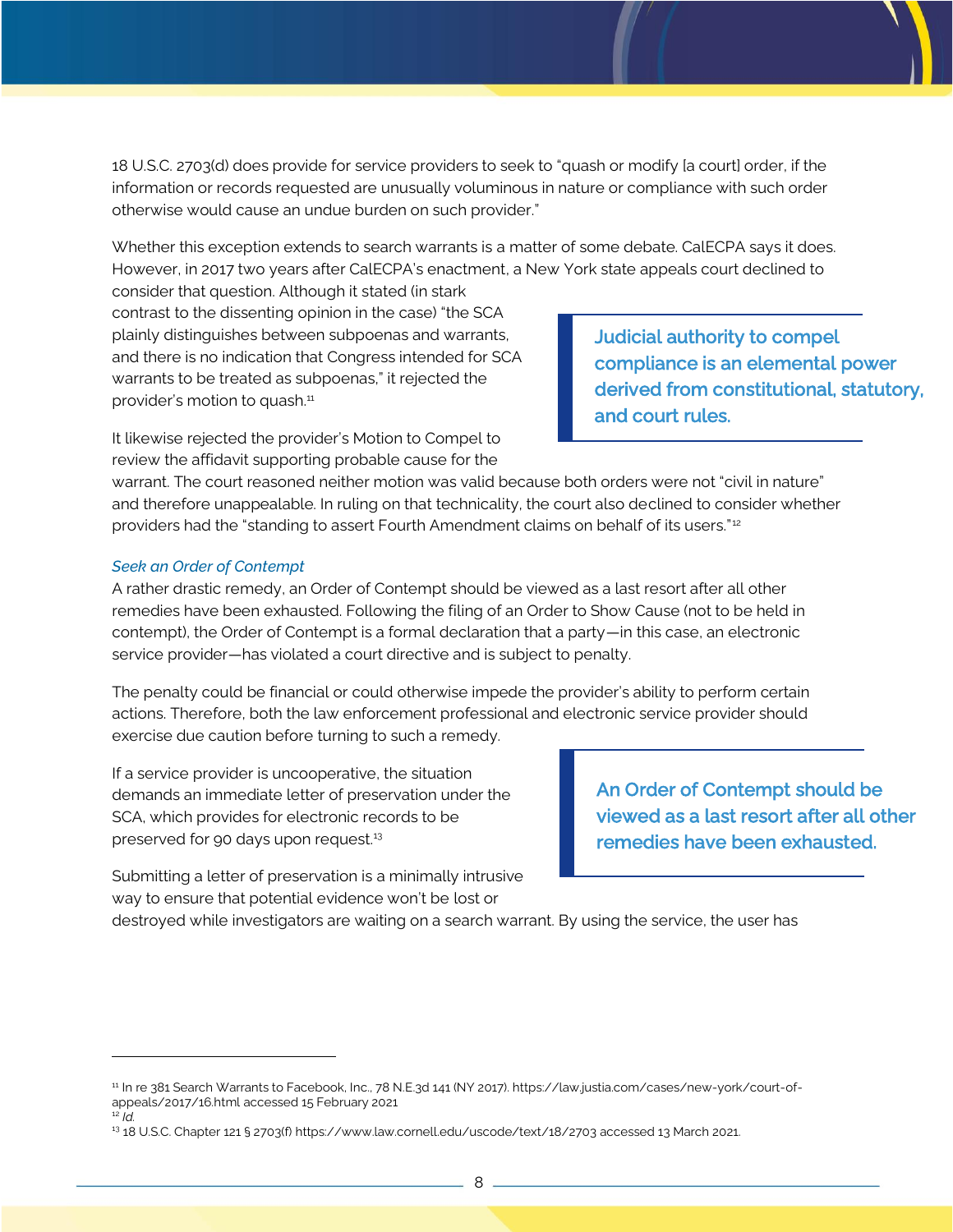already consented to the preservation, which isn't in itself a search or seizure.<sup>14</sup> And the user can continue to interact normally with their account without affecting potential evidence: even if a user deletes an item, it is not erased within the service provider's records. In addition, because a 2703(d) order is a snapshot of a point in time, anything the order doesn't capture going forward—any new content—*can* be permanently deleted by the user.

Some legal scholars believe preservation upon request does in fact constitute a seizure. "Preservation triggers a Fourth Amendment seizure because the provider, acting as the government's agent, takes away the account holder's control of the account," wrote Orin Kerr.<sup>15</sup> Further, a 2703(f) preservation order "circumvents privacy protections by avoiding judicial oversight, is relied upon excessively…and constitutes a seizure."<sup>16</sup>

# Can a preservation letter be "overbroad"?

Delays or refusals from a provider can be problematic because providers save some data, like geolocation information, for a shorter period of time. Additionally, no law codifies a mandatory retention period for data, so company policies vary and can change at will with no notice.

Kerr's remedy is that the "government can continue to use the Internet preservation statute in a limited way, such as to freeze an account while investigators draft a proper warrant application," but it would otherwise need a warrant. This proposal, however, does not appear distinct from the language in 2703(f) or its typical application.

Kerr's opinion also contravenes years of authority allowing law enforcement to detain personal property, pending a search warrant, even without reasonable suspicion to believe it contains evidence or contraband. Similarly, preservation requests may often wind up broader than the resulting search warrant.

### **5. Plan your budget**

The evolution of technology since the SCA's enactment in 1986 has made the *process* of production much more efficient. However, the *volume* of government requests for data in the form of legal process has increased dramatically as well. This increase in activity is especially apparent when reviewing legal transparency reports from providers like [Dropbox](https://www.dropbox.com/transparency/reports), [Google](https://transparencyreport.google.com/user-data/overview), and [Verizon](https://www.verizonmedia.com/transparency/reports/government-data-requests.html).

To manage government requests, service providers have expanded their legal compliance departments and leveraged technology that reduces the time and effort associated with accessing and compiling data.

<sup>14</sup> Tadayon, Armin. "Preservation Requests and the Fourth Amendment." *Seattle University Law Review*, Vol. 44:105. 2020. <https://digitalcommons.law.seattleu.edu/cgi/viewcontent.cgi?article=2717&context=sulr> accessed 15 February 2021. <sup>15</sup> Kerr, Orin. "The Fourth Amendment Limits of Internet Content Preservation." *St. Louis University Law Journal* (forthcoming). December 18, 2020[. https://papers.ssrn.com/sol3/papers.cfm?abstract\\_id=3751094](https://papers.ssrn.com/sol3/papers.cfm?abstract_id=3751094) accessed 15 February 2021. <sup>16</sup> Tadayon, *Id.*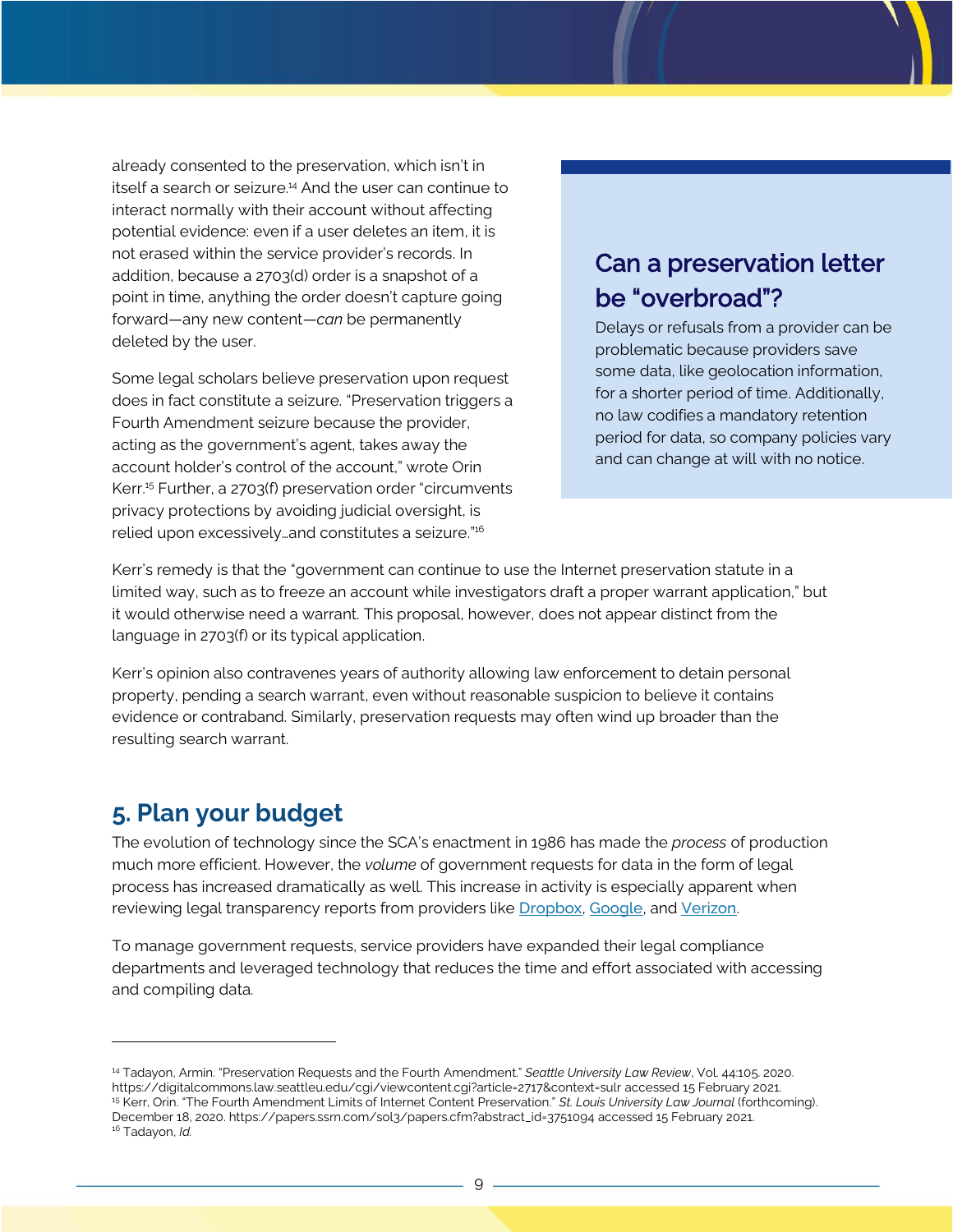Still, companies won't undertake these activities without a government order. Additionally, some activities, like cell site analysis, are both outside the norm of most requests and more burdensome in general to carry out.

As a result, the SCA provides for remote computing or electronic communications services to recoup from governments the costs "directly incurred in searching for, assembling, reproducing, or otherwise providing" data in response to requests.<sup>17</sup> State statutes may also allow for similar reimbursement. (Whether these policies effectively monetize privacy protection is a subject for a different article.)

Can a service provider withhold data records pending payment? 18 U.S.C. § 2706's plain wording suggests not.

Under 18 U.S.C. 2706(b), service providers and governments are to come to mutual agreement around the amount to be reimbursed. If they don't, the court that signed off on the legal process (or the court in the jurisdiction adjudicating the criminal action under investigation) decides the amount.

Under 18 U.S.C. 2706(c), however, telecommunication carriers are exempted from seeking cost reimbursement for subscriber and toll records and listings—routine requests that demand little effort.<sup>18</sup>

Can a service provider withhold data records pending payment? 18 U.S.C. § 2706's plain wording suggests not. Specifically, its reliance on the word "reimburse" suggests that the records will already have been produced, and the statute merely offers a way for the provider to recoup associated costs.

Further, according to the July 2002 edition of the U.S. Department of Justice Computer Crime and Intellectual Property Section, Searching and Seizing Computers and Obtaining Electronic Evidence in Criminal Investigations III (D)(5): "ECPA makes clear Congress's intent to authorize the use of § 2703 search warrants for subscriber content as a form of *compulsory* process directed to third-party network providers—not as a traditional search warrant."<sup>19</sup> [Emphasis added.]

A later edition of that same publication offers further guidance on reimbursement practices, limiting providers to recoup only those expenses directly related to production: "In practice, if the service provider seeks what appears to be unreasonably high reimbursement costs, the government should demand a detailed accounting of costs incurred by activity."<sup>20</sup>

<sup>17</sup> 18 U.S.C. Chapter 121 § 270[6 https://www.law.cornell.edu/uscode/text/18/2706](https://www.law.cornell.edu/uscode/text/18/2706) accessed 13 March 2021. <sup>18</sup> See, e.g., *Michigan Bell Telephone Co. v. Drug Enforcement Administration*, 693 F.Supp. 542 (E.D.Mich. 1988).

<https://law.justia.com/cases/federal/district-courts/FSupp/693/542/2357208/> accessed 14 March 2021.

<sup>19</sup> "Searching and Seizing Computers and Obtaining Electronic Evidence in Criminal Investigations." Computer Crime and Intellectual Property Section, Criminal Division, U.S. Department of Justice. July 2002.

[https://www.thecre.com/fedlaw/legal8/s\\_smanual2002.htm](https://www.thecre.com/fedlaw/legal8/s_smanual2002.htm) accessed 15 February 2021.

<sup>20</sup> Jarrett, *Id.*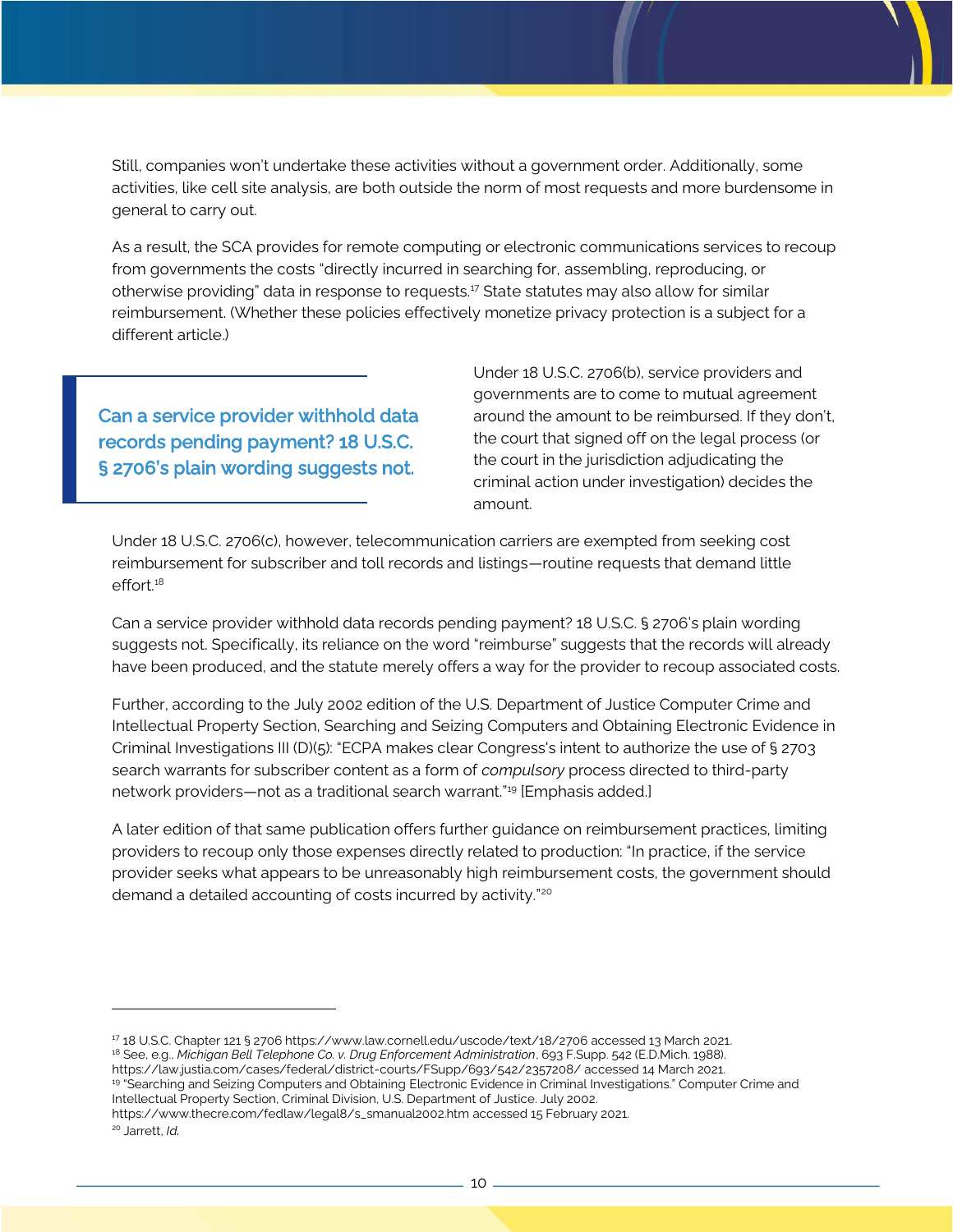## **6. Seek notification of unreturned responsive records**

Regardless of whether service providers turn over records without much pushback or you need to file a Motion to Compel or Order to Show Cause, ensuring you got what you asked for is a final step in due diligence.

In other words, perform a quality check. Not only should you ensure the production content matches the username on both the warrant and the affidavit, you also should ensure the provider has responded with everything included in the warrant.

Data validation, however, may prove difficult. Data storage and management practices, the formatting of warrant returns, and how often that all changes are proprietary—and therefore opaque.

Ensuring you got what you asked for is a final step in due diligence.

Technology like Google Takeout or Facebook archives may help. Implemented (or refined) to meet the requirements of the European Union's General Data Protection Regulation (GDPR),<sup>21</sup> these tools allow you to compare the data you received in a warrant return to the data requested. However, these data comparisons take time and effort—and may not encompass critical information like metadata.<sup>22</sup>

Just as you can include language in your search warrant ordering the provider *not* to notify their user of the search, you can also incorporate language requiring the provider *to* notify you if they do not provide fully responsive records. Notification requirements not only can help prevent inadvertent omission of documents, but they also give the requestor better standing when communicating with the service provider about any oversights.

### **Conclusion**

Given the obstacles to obtaining data from service providers, it's fair to ask: is it worth the effort? After all, corporate legal teams can appear bigger and better prepared next to an overextended county prosecutor. On the other hand, encrypted devices, retracted witness statements, and other challenges often render third-party data pivotal in child exploitation cases.

<sup>&</sup>lt;sup>21</sup> Conger, Kate. "How to Download Your Data With All the Fancy New GDPR Tools." Gizmodo, May 25, 2018. <https://gizmodo.com/how-to-download-your-data-with-all-the-fancy-new-gdpr-t-1826334079> accessed 14 March 2021. <sup>22</sup> Patzakis, John, & Botta, Brent. "Facebook Download Your Information Function Omits Significant Amounts of Evidence." X1 Next Gen GRC & EDiscovery Law Blog, October 19, 2020[. https://www.x1.com/2020/10/19/facebook-download-your](https://www.x1.com/2020/10/19/facebook-download-your-information-function-omits-significant-amounts-of-evidence/)[information-function-omits-significant-amounts-of-evidence/](https://www.x1.com/2020/10/19/facebook-download-your-information-function-omits-significant-amounts-of-evidence/) accessed 14 March 2021.